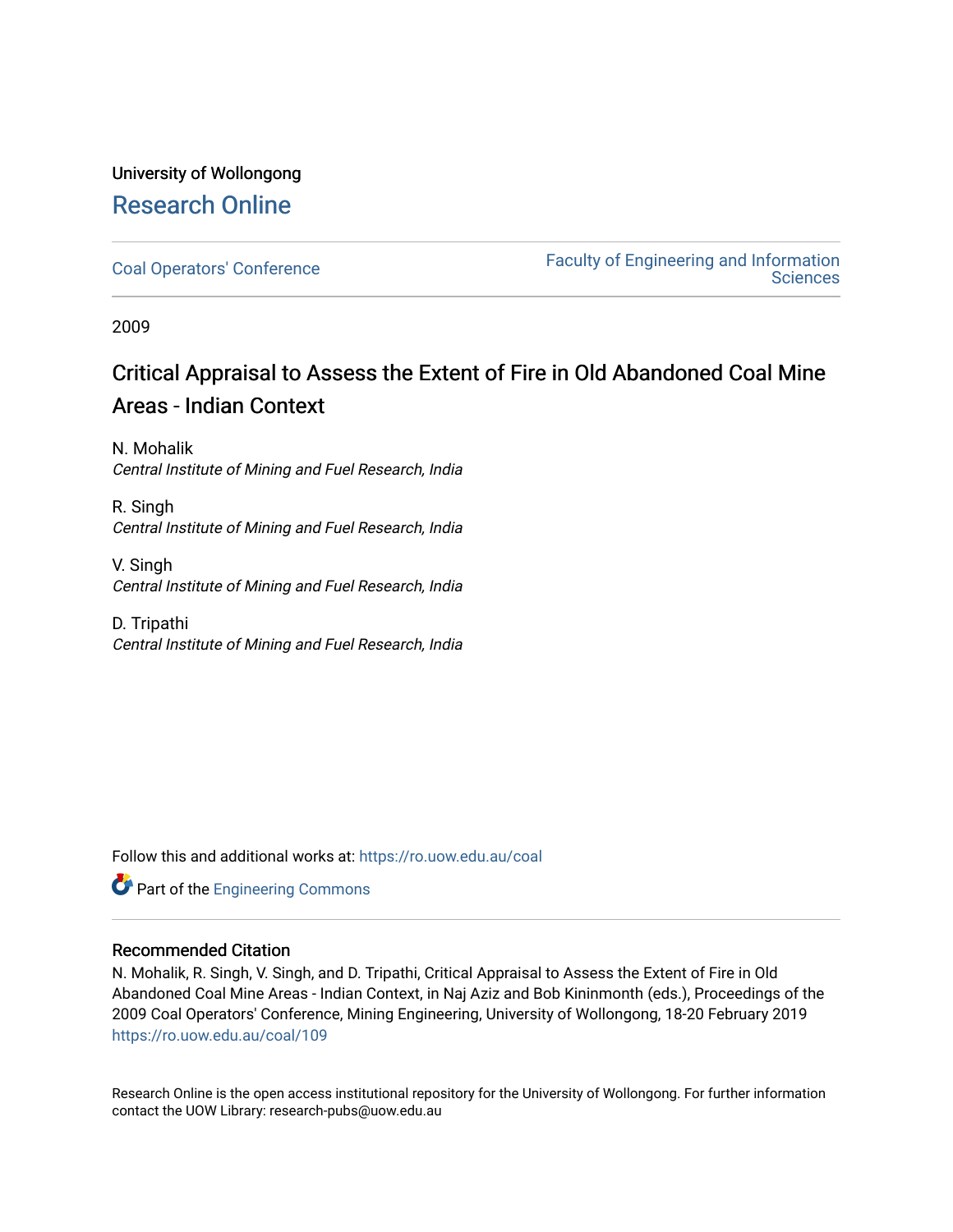# **CRITICAL APPRAISAL TO ASSESS THE EXTENT OF FIRE IN OLD ABANDONED COAL MINE AREAS – INDIAN CONTEXT**

# **Niroj Mohalik<sup>1</sup> , Ran Singh<sup>1</sup> , Virendra Singh1 and Durga Tripathi1**

*ABSTRACT*: Mine fires in Indian coal mines have a long history of over 140 years and major causes of fire are considered to be spontaneous heating of coal. Regular thermo compositional monitoring plays an important role for assessment of fire in abandoned coal mines and therefore different fire indices assist to categorise location and extent of fire. The paper highlights different methodologies to know extent of fire in old abandoned areas and reviews different fire indices for interpretation of status of mine fires with suitable case studies.

#### **INTRODUCTION**

Indian coal mines have a historical record of extensive fire activity in Raniganj coal field, 1865 (Dhar, 1996). The coal mine disasters in India revealed that fire and explosion contributed to about 41% of total fatalities (Sinha, et al. 2001). The major coal fires of India are located in Jharia, Raniganj, Singrauli and Singareni coalfields and about 160 mine fires had been detected in 1997. Out of these, more than 70 were reported from Jharia coalfield itself and total area affected extends over 6300 ha which threaten the township of Jharia (DLR 2005). It is estimated that 75 % of India's coal fires result from mining activities mainly due to the prolonged exposure of coal to atmospheric oxygen. The fires in Jharia and Raniganj Coalfield are mainly due to unprofessional mining and the past extraction of coal (Figure 1). The incidences of fire (about 70 %) in Indian coal mines are mainly due to spontaneous combustion of coal (Zutshi et al. 2001).

Spontaneous combustion in coal is an outcome of heating through oxidation processes, which may be aided by catalytic effects of other compounds (e.g. water, pyrite, etc.). In the process of oxidation, coal interacts with oxygen of air at ambient temperature, liberating heat, which if allowed to accumulate ultimately, would enhance the rate of oxidation and lead to devastating fire, known as spontaneous combustion. The oxidation of coal starts with exothermic chemical reactions and oxidation can be described as a process of three sequential steps. These are (i) physical adsorption, (ii) chemical adsorption or chemisorption, forming coal-oxygen complexes, and (iii) chemical reaction. The chemical reaction breaks down less stable coal-oxygen complexes and results in the formation of gaseous products such as CO,  $CO<sub>2</sub>$ , and H<sub>2</sub>; it can be simplified as follows :

$$
COAL + O_2 \rightarrow CO_2 + \Delta H \uparrow
$$

Coal fires include surface coal seam fires, underground coal seam fires, old abandoned coal mine fires and carbonaceous dump material, as well as fires in stored coal or coal which is being transported. If a coal seam catches fire and remedial measures fail to be taken at an early stage, the seam may continue to burn for tens to hundreds of years, the time depending primarily on the availability of oxygen. So, demarcation and delineation of coal fire is a major threat to Indian coal mining industries. The paper highlights different methodologies to know extent of fire in old abandoned areas and reviews different fire indices for interpretation of status of mine fires with suitable case studies.

#### **AVAILABLE TECHNIQUES FOR DETERMINATION OF EXTENT OF FIRE**

Abandoned coal mine fires in India were mainly due to spontaneous combustion of coal and unscientific mining before nationalization in 1971. The process of spontaneous heating in coal depends upon several inherent parameters, namely mining, geological and chemical. Other external factors, include conveyor belt frictions, electrical short circuits, and explosions, as well as Bantulsi conflagration, dumping of hot ash, and illicit distillation of liquor.

<sup>1</sup> *Central Institute of Mining and Fuel Research, Dhanbad -826015, India*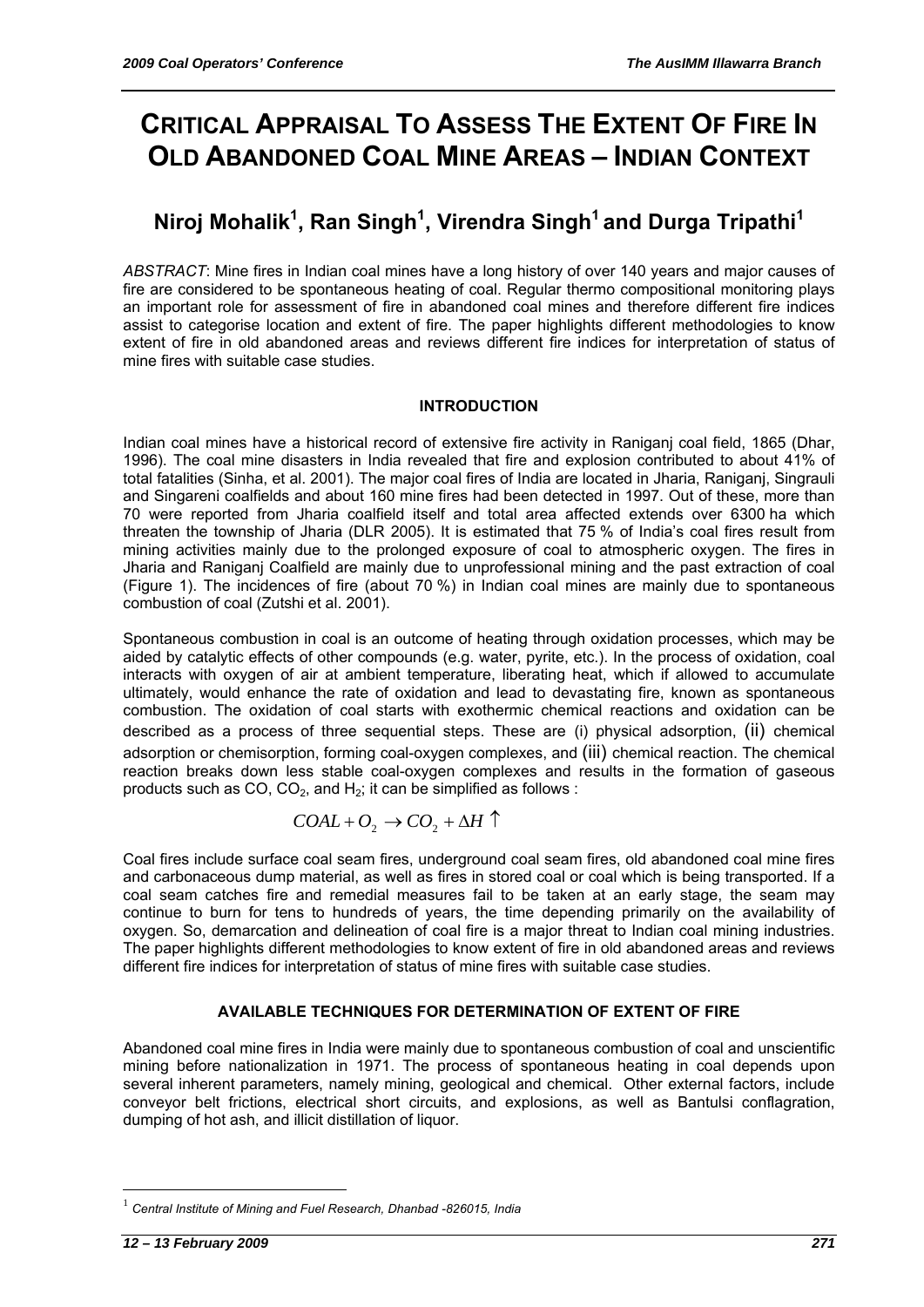Fires in abandoned mines and overburden dumps are a relatively common occurrence in coalproducing areas. Abandoned mine fires present serious health, safety and environmental hazards due to the emission of toxic fumes, subsidence and the deterioration in air quality. Such fires usually depress property values for affected land and for adjacent areas. Although there are several fire extinguishment methods, in many cases the high cost and low efficiency are related to the inability

(1) to accurately determine the location and extent of the combustion zones within an abandoned mine and

(2) to identify some point at which the fire can be reliably considered extinguished.

To locate this type of remote, subsurface fire, it is necessary that suitable methods should be adopted and available data are interpreted according to an appropriate algorithm. The different techniques available so far for demarcation and delineation for fire areas include:

- 1. Field observations and surface thermal mapping of the area,
- 2. Thermo-compositional studies,
- 3. Geophysical methods and remote sensing, and
- 4. Data analysis and interpretation.

#### **Field observations and surface thermal mapping of the area**

The emission of smoke, fumes and goaf stink smell at surface fractures and vents is the conventional indicator of an abandoned mine fire. Because hot gases follow the path of least resistance, the surface evidence of fires may not be related by straight line paths to the source of combustion. Aerial infrared photography, through thermal scanner or infra red gun, determines temperature variations within a few inches of the surface, but is inappropriate when heated areas lie about 40 m beneath the surface. Interpretation of aerial infrared can also be complicated by the presence of heat absorbing surface features.

#### **Thermo-compositional studies**

In thermo-compositional studies temperature and gas analysis are carried out to determine the state of fire in abandoned mines. Borehole temperature measurements were the principal tool for detection of subsurface coal fires until the 1960s. Temperature and gas samples taken at boreholes are point source measurements; their accuracy is limited to a very small volume of 0.03 to 0.06 m3 (1 to 2 ft<sup>3</sup>), within a radial distance of 0.25 m (10 in) at the base of borehole. Their advantage lay in the fact that they could be performed in close proximity to the fire centre.

Subsurface changes in the concentration of  $O_2$ , CO<sub>2</sub>, CO<sub>2</sub>, CO<sub>4</sub> H<sub>2</sub> and other higher hydrocarbons have been used as the basis for geochemical combustion indicators. Although changes in the concentration of these gases may be related to combustion, they may also be produced by processes other than combustion. In contrast, previous work by the Bureau of mines USA has shown that the desorption of low molecular weight hydrocarbon gases from coal is strongly temperature dependent. A Mine Fire Diagnostic (MFD) Methodology was developed to determine the location and extent of combustion zones in abandoned underground coal mines. In Indian coal mines, carbon monoxide concentration is most widely used as an indicator for spontaneous heating/fire in combination with Graham's ratio. But, in the actual practice this is not the only ratio, on that basis the fire position can be interpreted and every ratio can't be used in all cases as it will vary case to case depending upon the extent and condition of fire. Always trends of fire ratios/indices are to be given due importance and not the absolute values.

#### **Geophysical Methods**

In geophysical methods remote thermal characteristics or variations in the gross composition of the mine atmosphere have not been routinely successful at locating isolated combustion zones. Core drilling and near-surface geophysical imaging techniques will produce adequate information on structural features, but are less reliable for indicating combustion areas. Elevated temperatures can alter the mineralogy of iron bearing rocks, but magnetic anomalies are more likely to be associated with areas that have been heated and cooled than with active combustion. Electrical terrain conductivity surveys may indicate water flow, i.e., areas where combustion is unlikely. Near surface seismic surveys and ground penetrating radar can indicate subsidence areas and changes in subsurface structure, but these are not necessarily related to combustion.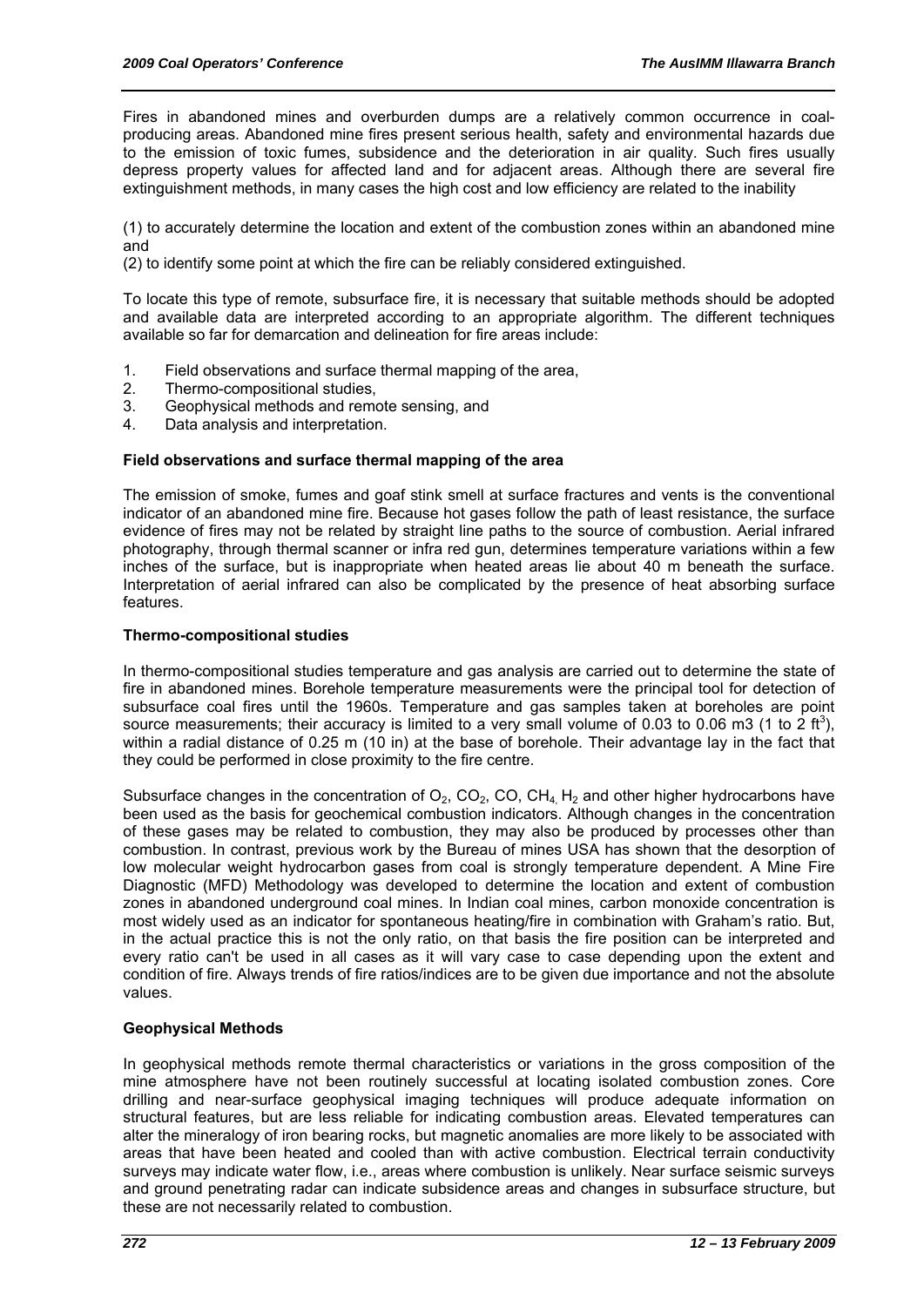In the early 1960s, increasing availability of airborne and satellite-borne thermal scanner data made remote sensing a better tool for coal fire detection and monitoring on surface only. Infrared photography discriminates temperature variations only within a few centimeters of the surface, usually indicating heated vents and fractures. In-depth studies using Landsat TM and/or airborne thermal data were performed then in various countries. These studies applied an average emissivity value (0.96) to represent all land cover. Geographical information systems helped to store and analyse the data generated.

#### **Data analysis and interpretation**

The most common techniques of early detection of fire in Indian context are the thermo-compositional analysis. In order to locate a fire, it is necessary that (1) a fire have a measurable characteristic, (2) the characteristic be detectable through appropriate sampling methods, and (3) the sampling data are interpreted correctly. The procedure to determine the extent of fire consists of determining a unique feature for heated coal, a procedure for obtaining samples from abandoned mines and an algorithm for interpreting the data and relating it to a subsurface location. The diagnostic procedure used to locate underground fire zones is based upon two primary assumptions: (1) changes in the concentration of product of combustion gases are due to the presence or absence of heated coal and (2) the temperature recorded with depth in surface borehole near fire zone. The data obtained from these analyses are important for interpretation to know various stages of coal mine fire.

#### **COLLECTION OF MINE AIR SAMPLES**

Mine air generally contains  $CO_2$ ,  $O_2$ ,  $CH_4$ ,  $N_2$  and in special cases CO,  $H_2$ ,  $H_2S$ , NO<sub>x</sub> and other higher hydrocarbons. Sampling of mine air is required for qualitative assessment for safety of miners and mines. Composition of mine air samples not only indicates the presence of explosive or obnoxious gases but also enables adoption of safety measures in time and also provides valuable information about the condition of the mine during or after explosion. Determination of status of mine atmosphere depends mainly on the collection of representative samples and if sampling is faulty, the painstaking accuracy of the analysis is a waste. Proper sampling mainly depends upon the knowledge and alertness of the sampler, correct sampling procedure and proper preservation of the samples. In addition to this, sampling point, sampling site, sample container and sampling techniques are important in deciding the correctness of representative sample. In practice - sampling pipe becomes too large due to depth of mining. In such circumstances, purging should be at least fifteen times of the volume of the sampling pipe, so that stagnant gases within sampling pipe purge out properly. In fire areas it is very difficult and time consuming to collect representative samples in fire event analysis. So a large number of gas samples are required for an extended period for assessment of the area.

#### **Analysis of mine air samples**

The normal atmospheric air consists of  $N_2$ ,  $O_2$  and  $CO_2$  in the proportion of 79.04%, 20.93% and 0.03% respectively. The deviation of the proportions of these gases in mine-air is very useful for early detection of spontaneous combustion or assessment of fire in underground areas. During any incidence of fire the thermal splitting of coal is set-up and carbon monoxide together with other gases and smokes are produced at their characteristic temperature. The hierarchy and order of appearance of gases may vary from coal to coal. For old abandoned mines there is no distinct technology used in Indian condition except thermo compositional analysis from boreholes. Different gases such as CO, CO<sub>2</sub>, CH<sub>4</sub>, H<sub>2</sub> and few other lower unsaturated hydrocarbons, which are product of the combustion due to mine-fire activity, are collected from the fire areas and are analysed.

Since the beginning of the twentieth century a number of fire indices/ratios have been suggested to assist in the interpretation of status of fires in underground coal mines *(J. L. Graham, 1914, Timko et al. RI-9362, Litton, C.D RI-9031, Ghosh and Banerjee et al. 1967, Jones & Tricket, 1954, Mitchell, D.W, 1984, Morris, R, 1986, Willet, H.L, 1961, Tripathi et al. 1996)*. A brief description of different fire indices/ratios used worldwide for detection and assessment of mine fire are given in Table 1. All the fire indices/ratios are mainly based on different gases produced during fires. These ratios are based on two assumptions

1. The air which has been supplied to mine having  $20.93\%$  O<sub>2</sub>, 79.04 % N<sub>2</sub> and 0.03 % CO<sub>2</sub> (excluding other gases)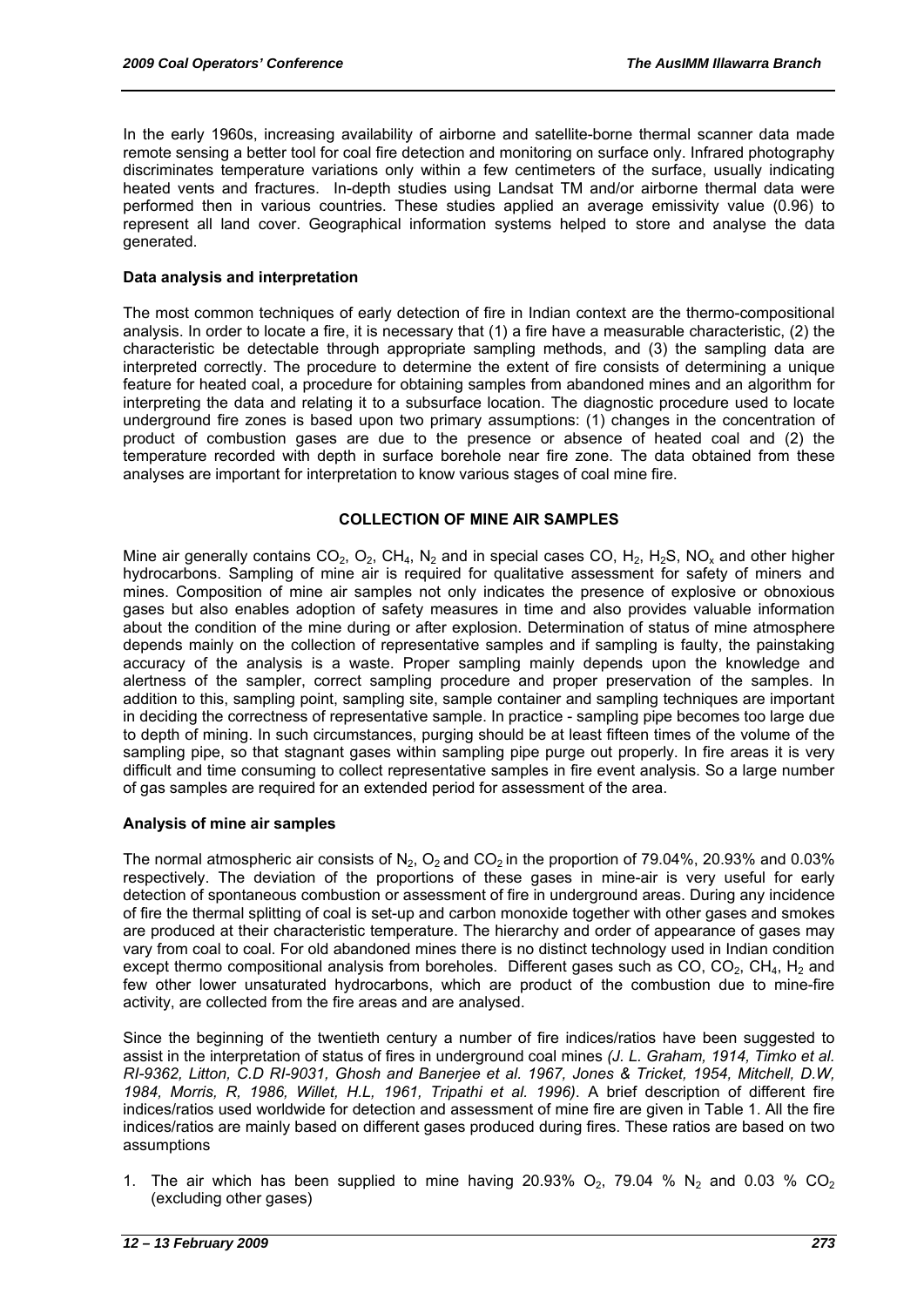2. Nitrogen is neither added to the air nor taken from the air concerned in the oxidation.

#### **CASE STUDY**

#### **Satgram Fire Project**

Sitaldas Opencast Project under J. K. Nagar Fire Project of Satgram, Area, ECL, is located in the central part of Raniganj Coalfield for extraction of 6 – 6.5 m thick Nega Seam (R-VIII). The major outcrop of the Nega seam is exposed in Nimcha Village (population approximately 3000) and average gradient of seam varies between 2° to 5° towards  $S44^{\circ}E$ . The dip side of Nega seam (R-VIII) was worked out using bord and pillar method of mining under shallow depth cover surrounding Nimcha village before nationalisation in 1971. Cracks and fractures were developed because of unscientific extraction of coal under shallow cover and resulted in spontaneous heating/fire and subsidence in the area, due to air ingress. It was observed that fire was within 60 to 90 m of the periphery of Nimcha village. So, trench cutting to floor of Nega seam encircling the Nimcha village was appropriate technology instead of normal blanketing and was filled with incombustible material. Maximum width of the trench was 195 m at top and 145 m at the bottom where trench was divided into three patches along the length namely patch 1, patch 2 and patch 3. Patch 1 and patch 2 could not be completed due to middle district road connecting to grand trunk road. The gestation period of trench cutting of patch 2 made a scope for illegal miners to enter into Nega seam towards Nimcha village and galleries were developed towards Nimcha village to extract coal at different places of the trench. A pothole of 10 m diameter took place on  $4<sup>th</sup>$  of January 2008 near southern part of Nimcha village. Smoke and toxic gases were coming out from potholes, which is endangering the village and affecting environment. Thermal mapping was carried out by Heat Spy Infra red thermometer in early morning near the subsided area and surrounding village. The temperature variation of  $5^{\circ}$  to  $7^{\circ}$  was found near by pothole and some of places surrounding to Nimcha village. In the first phase nine boreholes 150 mm (6") diameter with casing and leads, at least up to 3 m were made at judiciously selected location (Figure 1). The location of maximum boreholes were drilled where temperature was found more than ambient by thermal mapping and giving due importance to periphery of Nimcha village. Subsequently two more boreholes were drilled near borehole no. 3 t and observed no symptoms of fire.

#### **Result and discussion**

Thermo-compositional studies from all the borehole shows that fire does not exist except at borehole no. 3. With the exception of borehole no. 3, all the boreholes were full of strata water. The temperature was found to be ambient (Table 2). High percentage of  $CH<sub>4</sub>$  (14%) and CO (1400 ppm) was found in borehole no. 3 which showed that a moderate fire existed in localised area. The temperature in borehole no. 3 was found to be 80<sup>°</sup>C and Graham's ratio,  $CO_2/O_2$  ratio indicated that fire existed in the localized area surrounding it (Figure 2). The decreasing trend of oxygen percentage during investigation period along with marked presence of CO and  $CH<sub>4</sub>$  in borehole no. 3 confirmed that the extent of fire towards Nimcha village was up to the borehole no. 3 during the investigation period. About 9000  $m<sup>3</sup>$  of top soil was used for blanketing the surface area and edges of trench as per site specific condition. Fire fighting operation was carried out through borehole no. 3 to control and combat fire in the localised area by chemical means, subsequently filling with incombustible material to stabilize the area outside the trench limit line. The remaining part of the trench i.e. North East side of trench towards village was also completed for the safety of village.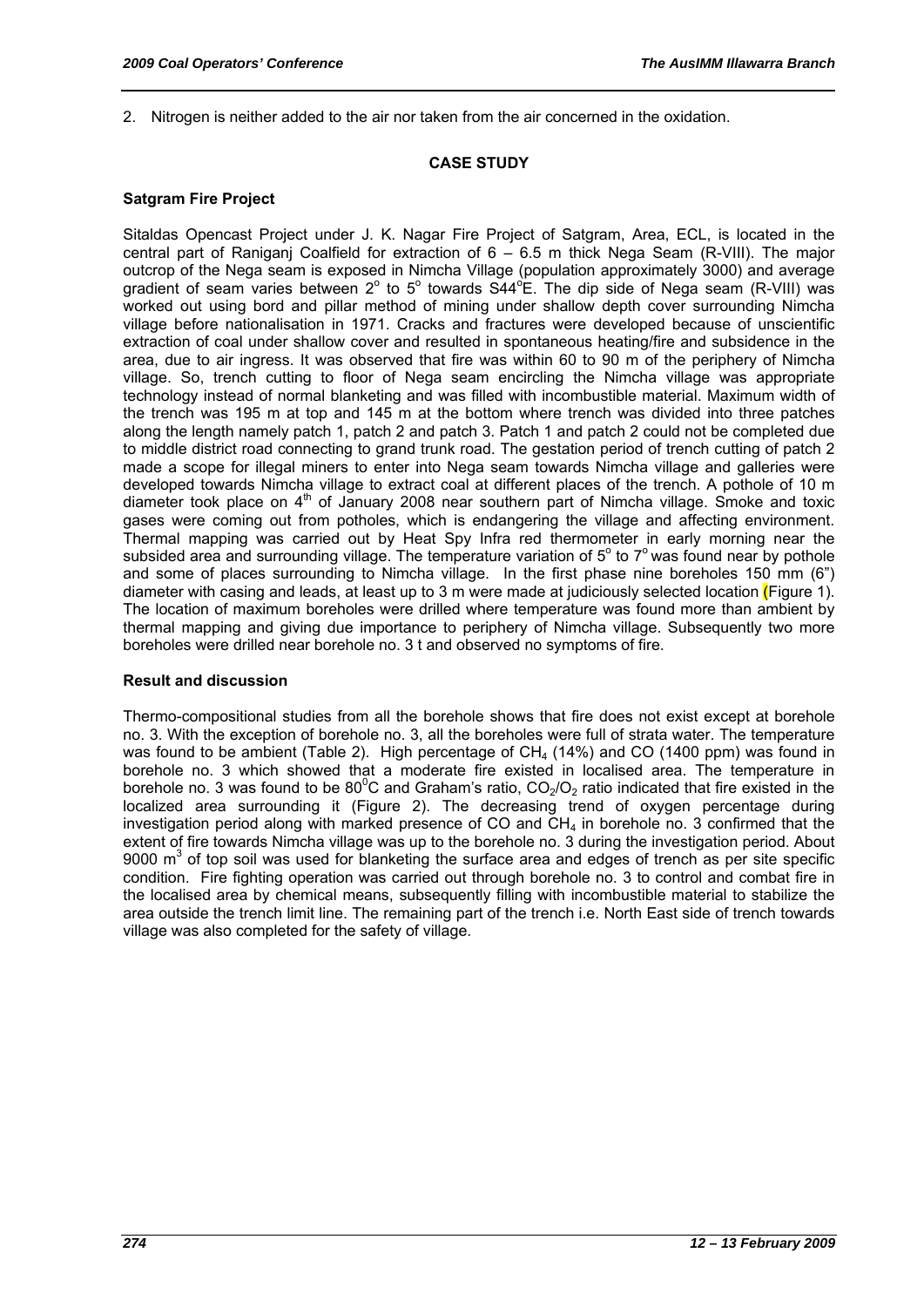

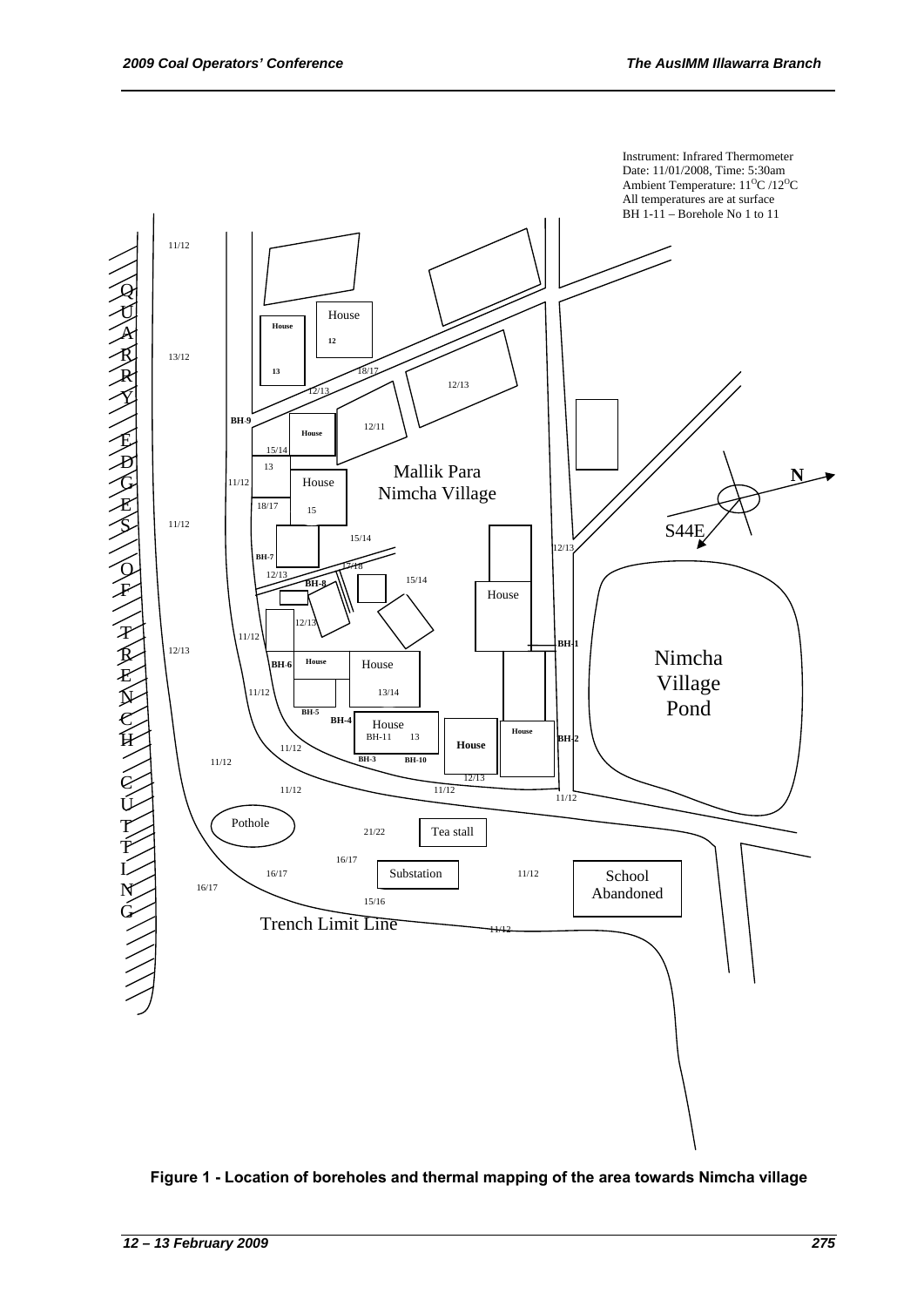|  | Table –1 Different fire indices/ ratios to assess the status of fire |  |  |
|--|----------------------------------------------------------------------|--|--|
|--|----------------------------------------------------------------------|--|--|

| Fire Indices/Ratios                                                                                                                                                                                                                                                                                                                             | Significance/Interpretations                                                                                                                                                   | Advantages                                                                                                                                                                                                                        | Limitations                                                                                                                                                                                                                                                                 |
|-------------------------------------------------------------------------------------------------------------------------------------------------------------------------------------------------------------------------------------------------------------------------------------------------------------------------------------------------|--------------------------------------------------------------------------------------------------------------------------------------------------------------------------------|-----------------------------------------------------------------------------------------------------------------------------------------------------------------------------------------------------------------------------------|-----------------------------------------------------------------------------------------------------------------------------------------------------------------------------------------------------------------------------------------------------------------------------|
| Graham's Ratio (GR)<br>=100CO/(0.265*N <sub>2</sub> -O <sub>2</sub> ) and (J. L.<br>Graham, 1914-15, 1920-21)<br>In case of failure of GR, where CO<br>extinction is not indicative of status of<br>fire, than the CO/CO <sub>2</sub> def.* Ratio can<br>also be applied.<br>$CO/O_2$ de* = 100 $CO_2$ /(0.265*N <sub>2</sub> -O <sub>2</sub> ) | $< 0.5$ - Normal<br>$\overline{>0.5 - 1.0}$ - Existence of Heating<br>$>1.0$ - < 2.0 - Advance Stage<br>> 3.0 - Active Fire<br>$\overline{>7.0}$ - Blazing Fire                | • Since both numerator and denominator are<br>affected, so the ratio remains independent to<br>dilution of air or methane.<br>• Gives early detection of fire if it increases<br>continuously.<br>• Assessing the status of fire. | • Does not give extent of fire i.e. amount<br>of coal involved.<br>• Disappearance of CO does not mean<br>complete extinction of fire<br>• If the products of combustion are<br>diluted by black damp $(N_2)$ or $O_2$<br>ratio would be<br>deficient air, the<br>affected. |
| Young's Ratio (YR) = $100(CO2 - 0.03)$<br>/(0.265*N <sub>2</sub> -O <sub>2</sub> ) (CMRI Report, 1991)                                                                                                                                                                                                                                          | $< 25 - Normal$<br>25-50 - Superficial Heating<br>> 50 - High Intensity Fire                                                                                                   | $\bullet$ CO <sub>2</sub> found, where fire exists in advance<br>stage.                                                                                                                                                           | $\bullet$ Extraneous origin of CO <sub>2</sub> and its<br>solubility in water render<br>misinterpretation.                                                                                                                                                                  |
| JTR=(CO <sub>2</sub> +0.75 CO-0.25H <sub>2</sub> ) $\sqrt{(0.265N_{2}-1)}$<br>$O2$ )<br>(Jones & Tricket, 1954)                                                                                                                                                                                                                                 | $\sqrt{6.4 - No}$ fire<br>$0.4 - 0.5$ – Methane Burning<br>0.5 - 1.0 - Coal, Oil, Conveyor Belt<br><b>Burning</b><br>$0.9 - 1.6 -$ Timber Burning<br>> 1.6 - Error in Analysis | • It can differentiate the nature/type of fire.                                                                                                                                                                                   | • Does not provide status of fire.<br>• Cannot provide the early detection of<br>fire.                                                                                                                                                                                      |
| Willets Ratio= CO/(Excess<br>$N_2$ +CO <sub>2</sub> +Combustible) Excess ( $N_2$ +Ar)<br>= Sample $(N_2+Ar) - (3.8*$ Sample O <sub>2</sub> )<br>(Willet, H.L, 1951-52)                                                                                                                                                                          | Actual figure vary from seam to<br>seam. The ratio increases as<br>temperature increases. It also<br>depends upon the magnitude and<br>extent of fire.                         | • Gives early detection of fire in presence of<br>production of CO.                                                                                                                                                               | • Does not provide status of fire.<br>• If CO disappears then prediction of the<br>status of fire is very difficult.                                                                                                                                                        |
| C/H Ratio = $6(CO_2 + CO + CH_4 + 2C_2H_4)$ /<br>$2(0.265*N_2-O_2-CO_2+CH_4+C_2H_4+H_2-CO)$<br>(Ghosh & Banerjee et al., 1967)                                                                                                                                                                                                                  | $0 - 2.0$ - Normal<br>3.0 - 4.0 - Superficial Heating<br>> 5.0 - Active Fire<br>> 20.0 - Blazing Fire                                                                          | • It can characterise intensity and extensity of<br>fire.<br>• Can distinguish between coal and wood fire.<br>• Large range of value provide a better tool for<br>characterisation of a fire                                      |                                                                                                                                                                                                                                                                             |
| Morris Ratio= $N_2$ - C <sub>NO</sub> O <sub>2</sub> /(CO + CO <sub>2</sub> )<br>and N <sub>2</sub> /(CO+CO <sub>2</sub> ) (Morris, R, 1986)                                                                                                                                                                                                    | Actual figure vary from seam to<br>seam. The ratio increases as<br>temperature increases. It is sensitive<br>to change in the state of the gases<br>within a sealed fire zone. | • For a particular seam it is very useful<br>• It is used to estimate the temperature of a<br>heating.<br>It may be used to warn mine personal that an<br>explosion may occur within the fire seals.                              | • Does not provide status of fire.<br>• Ratio varies randomly with high<br>temperature depending upon the<br>production of CO and CO <sub>2</sub> .                                                                                                                         |
| Litton's Ratios (R) = $1/3$ <sup>*</sup> CO <sub>s</sub> $*R_g$ <sup>-3/28</sup> O <sup>-1</sup><br>$R_q$ =100-4.774O <sub>2</sub> -CH <sub>4</sub> -C <sub>2</sub> H <sub>2</sub><br>$COs= CO$ in ppm<br>(Litton, C.D, 1986)                                                                                                                   | $\leq$ 1.0 – Equilibrium Exists for 30 days<br>then ambient temperature reached<br>> 1 - Smouldering combustion or<br>above ambient temperature<br>(oxidation takes place)     | • Provides better information for sealed-off<br>area.<br>• Very useful for reopening of sealed-off area.                                                                                                                          | • Does not provide status of fire.<br>• It cannot provide the early detection of<br>fire.                                                                                                                                                                                   |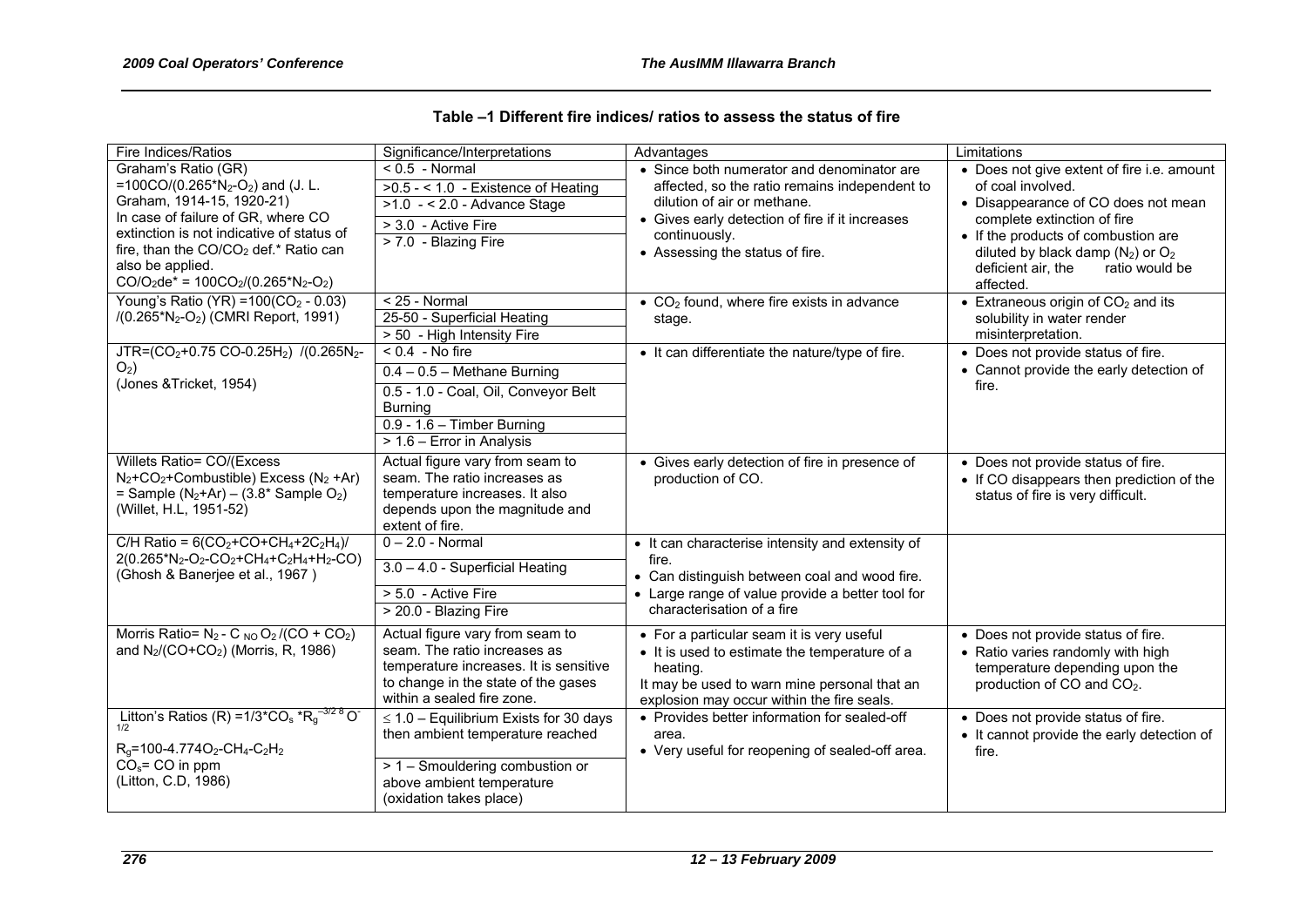| Desorbed Hydrocarbon Ratio (RI) =<br>${1.01*(CH_4+C_2H_2+C_2H_4)}$ - CH <sub>4</sub> /<br>$(CH_4+C_2H_2+C_2H_4) +0.01$ <sup>*</sup> 1000 (Kim,<br>A.G. 1988)                                                              | For Bituminous Coal<br>$0 - 50$ - Normal<br>50 - 100 - Possible Source of<br>Heating                                          | • Can asses the status of fire.<br>Gives a better result for sealed-off area<br>having a no of sampling locations.<br>• Can find out the location of fire if sampling<br>point is evenly distributed. | • It cannot provide the early detection of<br>fire.<br>• Without hydrocarbons the value will be<br>zero, which gives sometimes no<br>indication of fire. |  |  |
|---------------------------------------------------------------------------------------------------------------------------------------------------------------------------------------------------------------------------|-------------------------------------------------------------------------------------------------------------------------------|-------------------------------------------------------------------------------------------------------------------------------------------------------------------------------------------------------|----------------------------------------------------------------------------------------------------------------------------------------------------------|--|--|
|                                                                                                                                                                                                                           | $> 100$ - Hot Zone                                                                                                            |                                                                                                                                                                                                       |                                                                                                                                                          |  |  |
| Oxides of Carbon Ratio = $CO/CO2$<br>(Kuchta et al. Al. 1982, Mitchell, D.W,<br>1989)                                                                                                                                     | $< 2.0$ - Normal                                                                                                              | • Gives early detection of fire if it increases                                                                                                                                                       | $\bullet$ Extraneous origin of CO <sub>2</sub> and its<br>solubility in water render                                                                     |  |  |
|                                                                                                                                                                                                                           | 2.0 - 13.0 - Superficial Heating                                                                                              | continuously.                                                                                                                                                                                         |                                                                                                                                                          |  |  |
|                                                                                                                                                                                                                           | > 13 - Blazing Fire                                                                                                           | • Assessing the status of fire.                                                                                                                                                                       | misinterpretation                                                                                                                                        |  |  |
| $H_2$ /C $H_4$<br>(Mitchell, D.W, 1990)                                                                                                                                                                                   | The ratio increases as temperature<br>increases. It also depends upon the<br>magnitude and extent of fire.                    | • Gives better information when fire is in<br>advance stage or blazing fire.                                                                                                                          | • Cannot provide the early detection of<br>fire.                                                                                                         |  |  |
| RI/RE Ratio Relative Efficiency (RE)=<br>$(0.265N2-3.83O2)$ / (CO+CO <sub>2</sub> ), Relative<br>Intensity $(RI)={(1-$<br>$3.83O_2$ )/N <sub>2</sub> }/[CO/0.265*N <sub>2</sub> -O <sub>2</sub> ](Mitchell,<br>D.W. 1984) | Increase in RI/RE value indicates fire<br>is an ascending order of moving<br>towards the sampling locations or<br>conversely. | Gives better result in locating the proximity of<br>fire, when sampling locations spread<br>throughout the area.                                                                                      | • Does not provide status of fire.<br>• Cannot provide the early detection of<br>fire.                                                                   |  |  |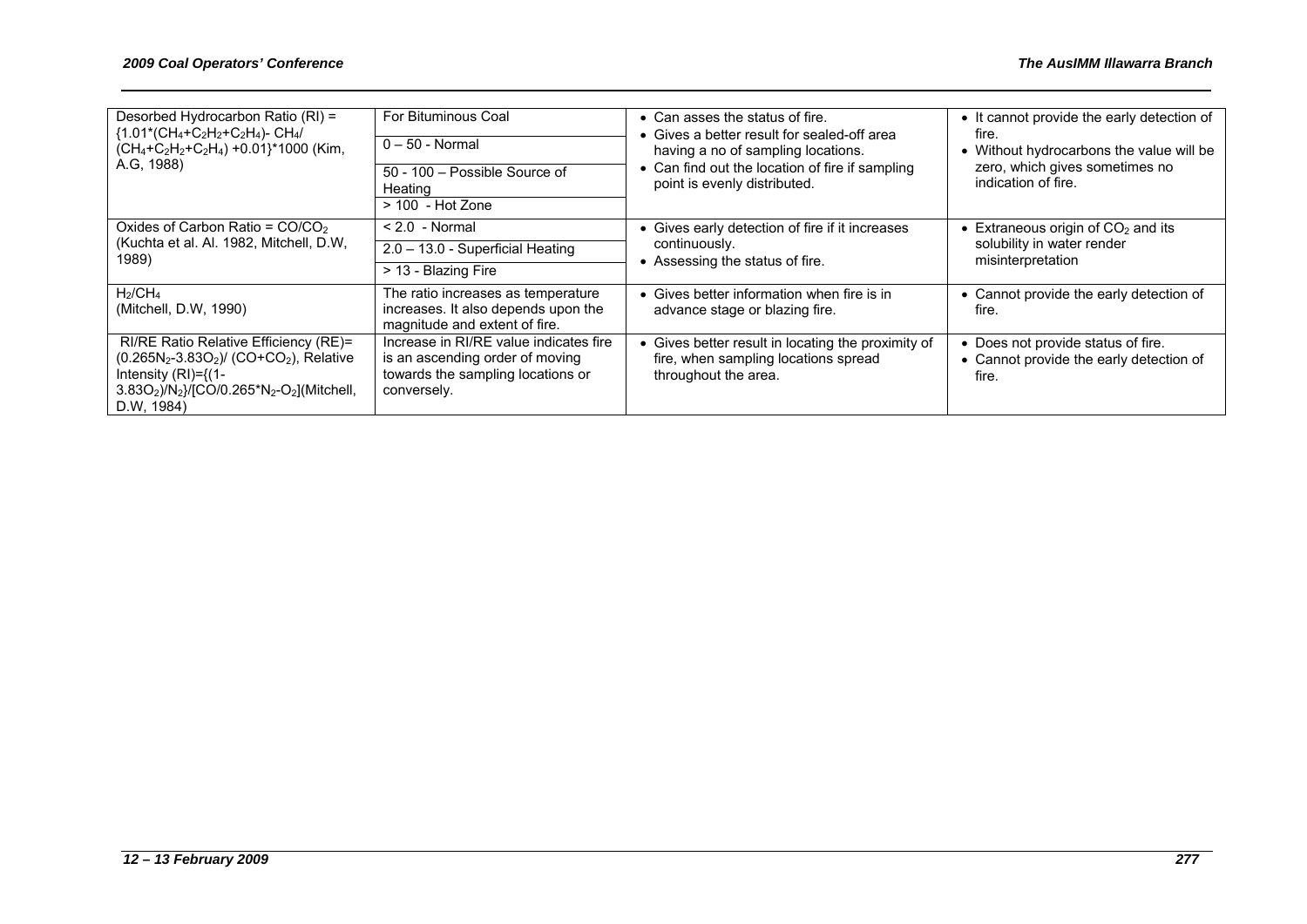| <b>Date</b> | <b>Time</b> |                          | Borehole Number (temperature in °C) |    |     |    |     |    | <b>Ambient</b> |    |     |    |             |
|-------------|-------------|--------------------------|-------------------------------------|----|-----|----|-----|----|----------------|----|-----|----|-------------|
|             |             | 1                        | $\mathbf{2}$                        | 3  | 4   | 5  | 6   | 7  | 8              | 9  | 10  | 11 | Temperature |
| 17.01.08    | 10.30am     | $\overline{\phantom{m}}$ | 31                                  | 89 | $-$ |    |     |    |                |    |     |    | 31          |
| 19.01.08    | 12.10pm     | 32                       | 32                                  | 83 | 34  | 36 | $-$ | 36 | $- -$          | 36 | $-$ |    | 32          |
| 22.01.08    | 11.30am     | $-$                      | --                                  | 82 | 28  | 26 | $-$ | 27 | $-$            | 24 | 28  | 26 | 27          |
| 29.01.08    | 11.55am     | 21                       | 22                                  | 81 | 28  | 26 | 28  | 27 | 28             | 27 | 28  | 27 | 27          |
| 06.02.08    | 11.15am     | 24                       | 24                                  | 81 | 16  | 14 | 22  | 31 | 17             | 29 | 31  | 31 | 30          |

|  |  | Table – 2 Temperature measurements in different boreholes |  |  |
|--|--|-----------------------------------------------------------|--|--|
|--|--|-----------------------------------------------------------|--|--|



**Figure 2 - (a) Graham's ratio and CO percentage of borehole no 3**  (b) Young's ratio, CO<sub>2</sub>, O<sub>2</sub> and CH<sub>4</sub> percentage of borehole no 3

#### **Mudidih Colliery**

Mudidih colliery lies in Sijua Area at a distance of about 15 km towards west from Dhanbad railway station and this colliery consists of three sections namely Tetulmari, Mudidih and Jogta, which were amalgamated during take over by BCCL in 1971. Numbers of major faults of 3.36 m to 128.0 m of throw are passing through the colliery properties. Besides these major faults, large numbers of localized faults of small throw are also found frequently. All seams were developed on board and pillar mining. Fire in IX (T) and IX (B) seam in the adjoining colliery has been in existence since 1960s. In the dip side, the smoke and fume were seen in the recent past in adjoining area beyond western boundary of 7/8 incline of Mudidih colliery. In the year 2000, isolation stoppings of VIII seam goaf area below the above area of Tetulmari colliery were reported for temperature increase. Suddenly huge amount of black smoke coming out of the incline mouth and accordingly stoppings were erected. It was suspected that fire was coming from an old isolation stopping. Accordingly all the openings of the VIII seam leading to the incline were sealed, and inspection to the fire/stopping was ceased. Also, the progress of fire towards the boundary of 7/8 incline of Mudidih colliery from Tetulmari colliery became difficult to monitor.

#### **Result and discussion**

Five boreholes (Borehole No. 1 to 5) were available in the western side of the incline of Mudidih colliery. Borehole No. 2 was drilled up to IX (T) seam at a depth of 27.64 m and borehole No. 1, 3, 4 and 5 were drilled up to VIII seam at a depth of 50, 43, 53 and 60 m respectively. Huge amount of hot gases were observed coming out from borehole No.2, indicating positive pressure, while borehole No. 1, 3, 4 and 5 were showing negative pressure. After carrying out thermo-compositional investigation of the different boreholes, no CO trace was detected in the borehole, but  $CH<sub>4</sub>$  has been found in the borehole Nos 1 to 5, which indicated the presence of heating/fire. The ratio of  $CO<sub>2</sub>/O<sub>2</sub>$  def. value indicates that heating is in advanced stage in the sealed off area. Also, Jonnes Tickett Ratio (JTR) value was between 0.4 to 1.1 in different boreholes indicating that the fire was due to coal and wood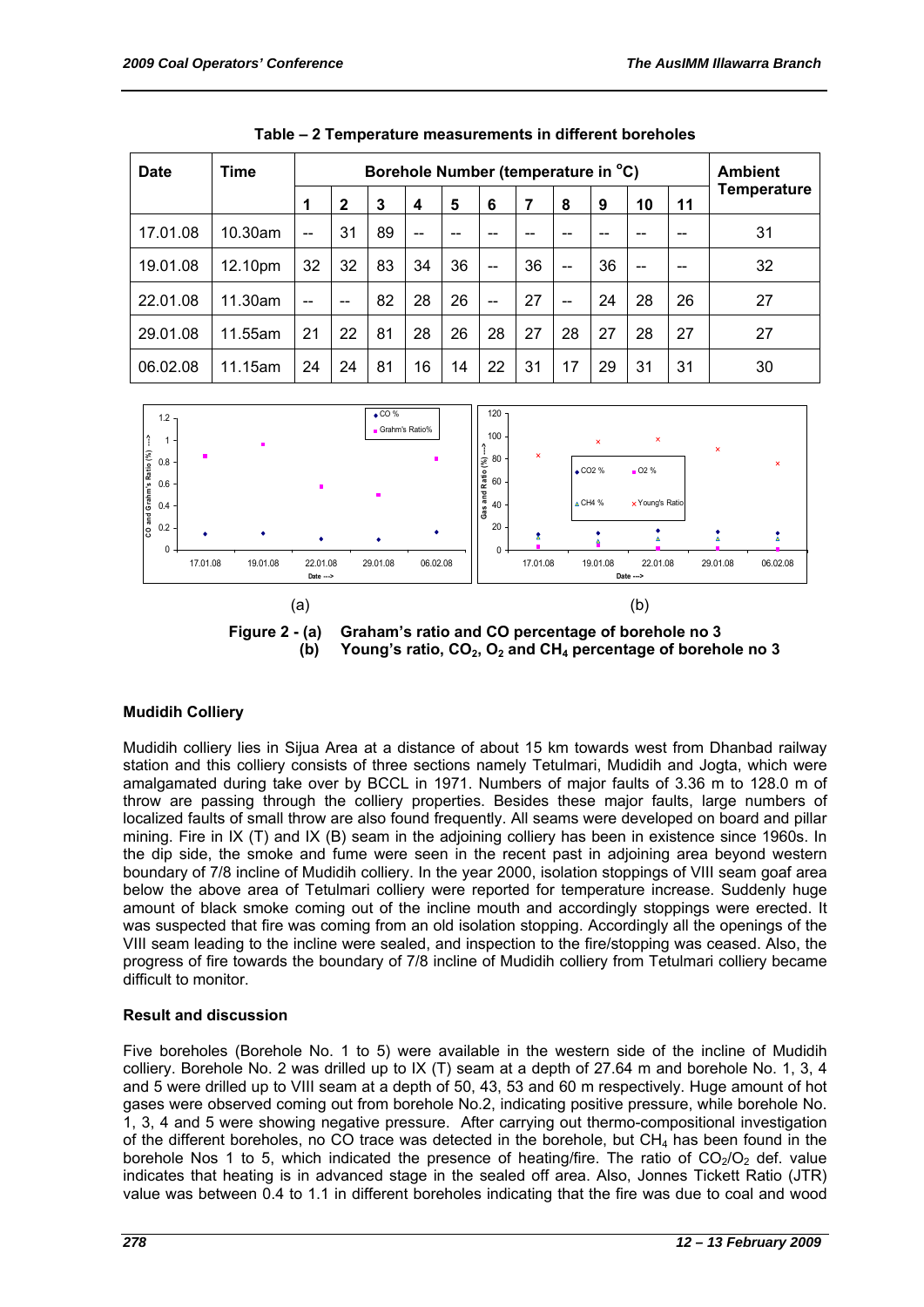burning. It was concluded that the gas sample data indicates that fire is present in the surrounding area.

| <b>Date</b> |    | <b>Ambient</b> |    |    |    |                    |
|-------------|----|----------------|----|----|----|--------------------|
|             |    | $\mathbf{2}$   | 3  | 4  | 5  | <b>Temperature</b> |
| 04.05.06    | 44 | 63             | 50 | 48 | 36 | 36                 |
| 18.05.06    | 38 | 59             | 33 | 37 | 35 | 35                 |
| 06.06.06    | 37 | 54             | 34 | 36 | 36 | 34                 |
| 20.06.06    | 39 | 65             | 35 | 40 | 38 | 36                 |
| 04.07.06    | 33 | 68             | 35 | 32 | 39 | 30                 |
| 13.07.06    | 35 | 86             | 35 | 35 | 32 | 31                 |
| 27.07.06    | 36 | 98             | 36 | 35 | 34 | 32                 |

**Table – 3 Temperature measurements in different boreholes** 



**Figure 4 - (a) JTR ratio in different borehole (b) Graham's ratio in different borehole** 

#### **CONCLUSION**

The abandoned coal mine fires blazing in the Indian coalfields are not only consuming huge quantity of coal but also preventing exploitation of coal in the adjoining areas and in the underlying coal seams. Mine fires also affect the environment, due to release of noxious and toxic gases from abandoned coal mine fire areas. Also emitted are greenhouse gases (GHG) which contributes to global warming.

In Indian coal mining industry, the general trend for assessment and extent of fire is determined from thermo-composition studies i.e. interpretation of Grahams ratio i.e.  $CO/O<sub>2</sub>$  def. ratio only if sampling from fire area is proper. The trends of fire indices/ratios are to be given due importance for determination of extent of fire in abandoned coal mine and not the absolute values. Every ratio can't be used in all cases, as it will vary case by case, depending upon the extent and condition of fire.

#### **ACKNOWLEDGEMENT**

Authors acknowledge the help of all staffs of Mine Fire Division, CIMFR, mine officials of Satgram Area, ECL and Mudidih Colliery, BCCL. The authors are also grateful to Director, CIMFR for his kind permission to publish the paper. The views expressed in this paper are of authors, not necessarily of CIMFR.